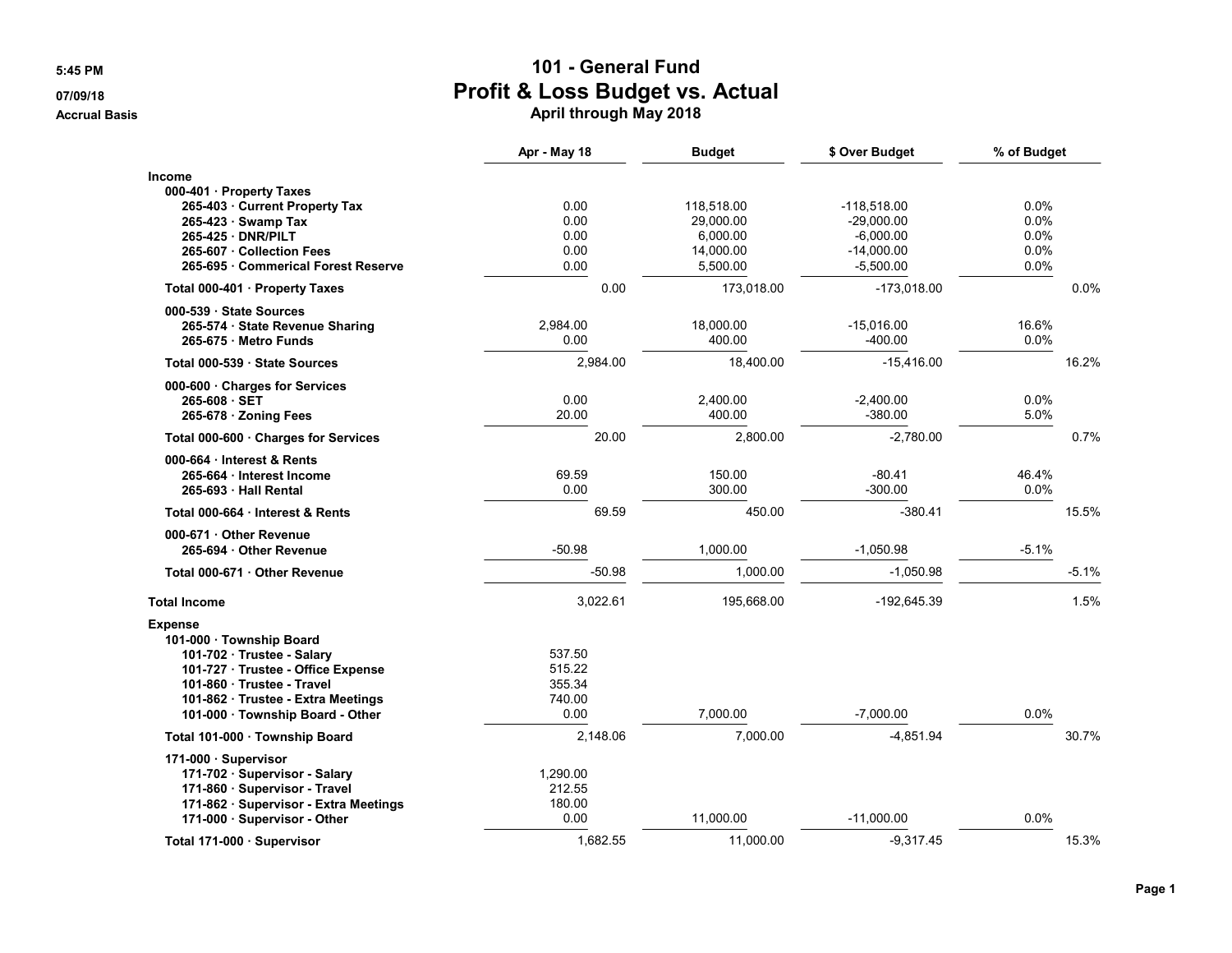|                                                                                                                                                                                                                                                                                                                                                                          | Apr - May 18                                                                             | <b>Budget</b> | \$ Over Budget | % of Budget |       |
|--------------------------------------------------------------------------------------------------------------------------------------------------------------------------------------------------------------------------------------------------------------------------------------------------------------------------------------------------------------------------|------------------------------------------------------------------------------------------|---------------|----------------|-------------|-------|
| 191-000 · Election<br>191-703 · Election - Expense                                                                                                                                                                                                                                                                                                                       | 0.00                                                                                     | 4,000.00      | $-4,000.00$    | 0.0%        |       |
| Total 191-000 · Election                                                                                                                                                                                                                                                                                                                                                 | 0.00                                                                                     | 4.000.00      | $-4,000.00$    |             | 0.0%  |
| 209-000 Assessor<br>209-702 · Assessor - Salary<br>209-727 · Assessor - Office Expense<br>209-860 · Assessor - Travel<br>209-000 · Assessor - Other                                                                                                                                                                                                                      | 4.710.00<br>558.91<br>128.62<br>0.00                                                     | 21,000.00     | $-21,000.00$   | 0.0%        |       |
| Total 209-000 · Assessor                                                                                                                                                                                                                                                                                                                                                 | 5,397.53                                                                                 | 21,000.00     | $-15,602.47$   |             | 25.7% |
| 215-000 · Clerk<br>215-702 Clerk - Salary<br>215-727 · Clerk - Office Expense<br>215-860 Clerk - Travel<br>215-862 Clerk - Extra Meetings<br>215-000 Clerk - Other                                                                                                                                                                                                       | 1,290.00<br>670.97<br>620.21<br>770.00<br>0.00                                           | 15,000.00     | $-15,000.00$   | 0.0%        |       |
| Total 215-000 · Clerk                                                                                                                                                                                                                                                                                                                                                    | 3,351.18                                                                                 | 15,000.00     | $-11,648.82$   |             | 22.3% |
| 247-000 · Board of Review<br>247-802 · Board of Review - Expense                                                                                                                                                                                                                                                                                                         | 450.84                                                                                   | 1,500.00      | $-1,049.16$    | 30.1%       |       |
| Total 247-000 · Board of Review                                                                                                                                                                                                                                                                                                                                          | 450.84                                                                                   | 1,500.00      | $-1,049.16$    |             | 30.1% |
| $248-000 \cdot$ Zoning<br>$248-702 \cdot$ Zoning - Wages<br>$248-000 \cdot$ Zoning - Other                                                                                                                                                                                                                                                                               | 500.00<br>0.00                                                                           | 11,000.00     | $-11,000.00$   | 0.0%        |       |
| Total 248-000 $\cdot$ Zoning                                                                                                                                                                                                                                                                                                                                             | 500.00                                                                                   | 11,000.00     | $-10,500.00$   |             | 4.5%  |
| 253-000 Treasurer<br>253-702 Treasurer - Salary<br>253-862 · Treasurer - Extra Meetings<br>253-000 · Treasurer - Other                                                                                                                                                                                                                                                   | 1.290.00<br>60.00<br>0.00                                                                | 13,500.00     | $-13,500.00$   | 0.0%        |       |
| Total 253-000 Treasurer                                                                                                                                                                                                                                                                                                                                                  | 1,350.00                                                                                 | 13,500.00     | $-12,150.00$   |             | 10.0% |
| 265-000 Township Hall & Grounds<br>265-702 · Twp Hall - Wages<br>265-721 · Twp Hall - Payroll Taxes<br>265-727 · Twp Hall - Office Supplies<br>265-740 · Twp Hall - Supplies<br>265-920 · Twp Hall - Utilities<br>265-921 · Twp Hall - Heating Fuel<br>265-922 · Twp Hall - Telephone<br>265-932 · Twp Hall - R&M Equipment<br>265-000 · Township Hall & Grounds - Other | 300.00<br>$-163.96$<br>1,239.00<br>108.65<br>256.30<br>674.50<br>105.46<br>80.47<br>0.00 | 35,000.00     | $-35,000.00$   | 0.0%        |       |
| Total 265-000 · Township Hall & Grounds                                                                                                                                                                                                                                                                                                                                  | 2.600.42                                                                                 | 35.000.00     | -32,399.58     |             | 7.4%  |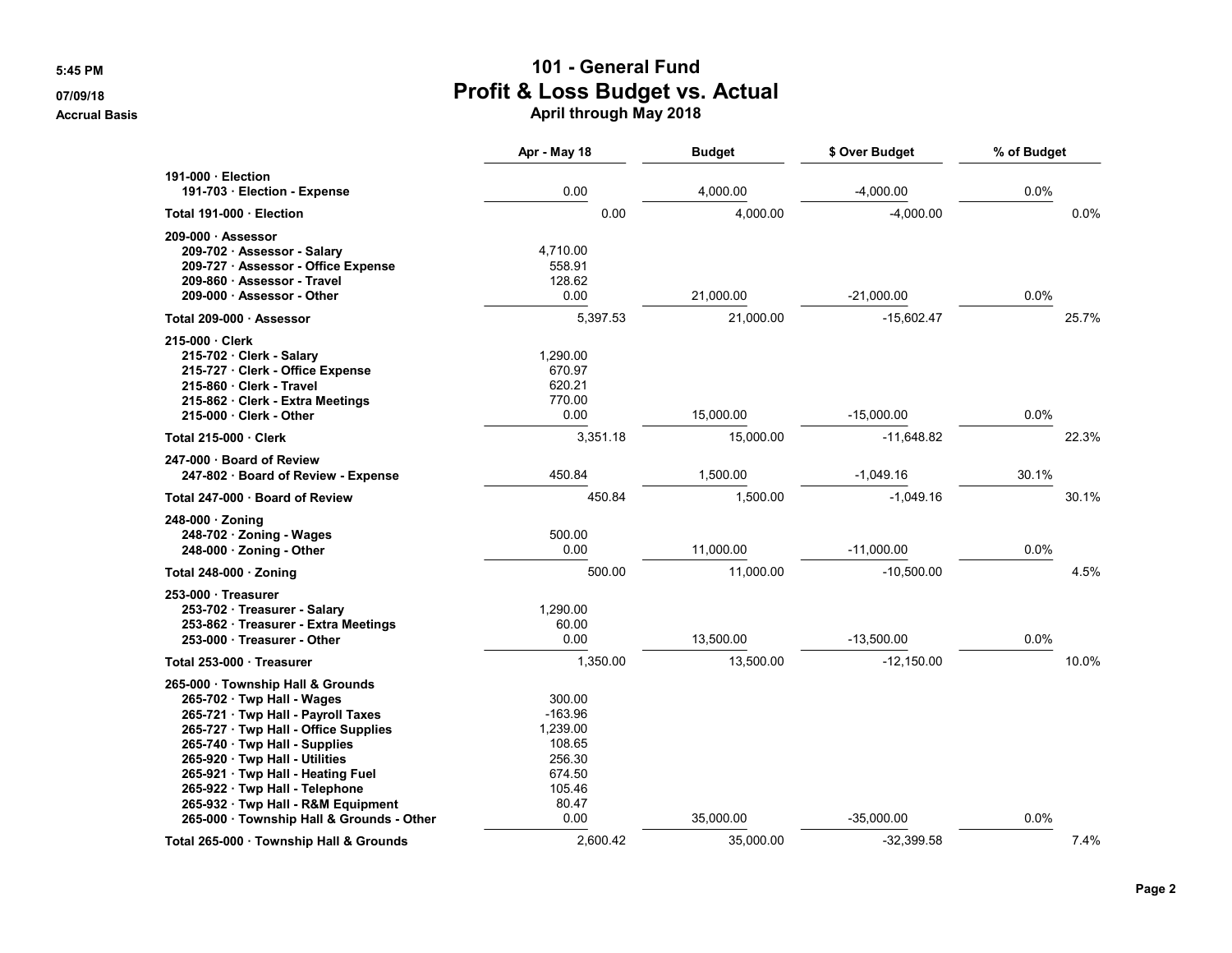|                                                                                                                                                                                                                                                                                                                                                                                                                                                          | Apr - May 18                                                                                                     | <b>Budget</b>                       | \$ Over Budget                               | % of Budget  |              |
|----------------------------------------------------------------------------------------------------------------------------------------------------------------------------------------------------------------------------------------------------------------------------------------------------------------------------------------------------------------------------------------------------------------------------------------------------------|------------------------------------------------------------------------------------------------------------------|-------------------------------------|----------------------------------------------|--------------|--------------|
| 269-000 Dues & Fees<br>269-803 · Dues & Fees - Marg Cty Twp Assn<br>269-804 Dues & Fees - CUPPAD<br>269-000 Dues & Fees - Other                                                                                                                                                                                                                                                                                                                          | 77.50<br>0.00<br>0.00                                                                                            | 0.00<br>1,000.00                    | 0.00<br>$-1,000.00$                          | 0.0%<br>0.0% |              |
| Total 269-000 Dues & Fees                                                                                                                                                                                                                                                                                                                                                                                                                                | 77.50                                                                                                            | 1,000.00                            | $-922.50$                                    |              | 7.8%         |
| 270-000 · Pool<br>270-920 · Pool Electricity<br>270-921 · Pool Heating Fuel<br>270-000 · Pool - Other                                                                                                                                                                                                                                                                                                                                                    | 58.44<br>250.51<br>0.00                                                                                          | 18,000.00                           | $-18,000.00$                                 | 0.0%         |              |
| Total 270-000 · Pool                                                                                                                                                                                                                                                                                                                                                                                                                                     | 308.95                                                                                                           | 18,000.00                           | $-17,691.05$                                 |              | 1.7%         |
| 276-000 Cemetery<br>336-000 Fire Dept<br>336-702 · Fire Dept - Chief Wages<br>336-703 · Fire Dept - Wages Training&Call<br>336-740 · Fire Dept - Building Expense<br>336-801 · Fire Dept - Training<br>336-920 · Fire Dept - Utiltiies<br>336-921 · Fire Dept - Heating Fuel<br>336-930 Fire Dept - Equipment Repairs<br>336-975 · Fire Dept - Mileage<br>336-977 · Fire Dept - Office Expense<br>336-000 Fire Dept - Other<br>Total 336-000 · Fire Dept | 0.00<br>200.00<br>210.00<br>20.00<br>45.83<br>211.32<br>580.07<br>480.54<br>563.53<br>797.40<br>0.00<br>3,108.69 | 10,000.00<br>33,000.00<br>33,000.00 | $-10,000.00$<br>$-33,000.00$<br>$-29,891.31$ | 0.0%         | 0.0%<br>9.4% |
| 450-000 StreetLights<br>450-920 Streetlights                                                                                                                                                                                                                                                                                                                                                                                                             | 321.36                                                                                                           | 2.000.00                            | $-1.678.64$                                  | 16.1%        |              |
| Total 450-000 · StreetLights                                                                                                                                                                                                                                                                                                                                                                                                                             | 321.36                                                                                                           | 2,000.00                            | $-1,678.64$                                  |              | 16.1%        |
| 526-000 · Sanitation<br>526-702 Transfer Station Wages<br>526-940 · Refuse Removal<br>526-000 Sanitation - Other                                                                                                                                                                                                                                                                                                                                         | 297.00<br>370.25<br>0.00                                                                                         | 7,500.00                            | $-7,500.00$                                  | 0.0%         |              |
| Total 526-000 Sanitation                                                                                                                                                                                                                                                                                                                                                                                                                                 | 667.25                                                                                                           | 7,500.00                            | $-6,832.75$                                  |              | 8.9%         |
| 954-000 · Insurance<br>954-720 Insurance                                                                                                                                                                                                                                                                                                                                                                                                                 | 6,612.00                                                                                                         | 10,500.00                           | $-3,888.00$                                  | 63.0%        |              |
| Total 954-000 Insurance                                                                                                                                                                                                                                                                                                                                                                                                                                  | 6,612.00                                                                                                         | 10,500.00                           | $-3,888.00$                                  |              | 63.0%        |